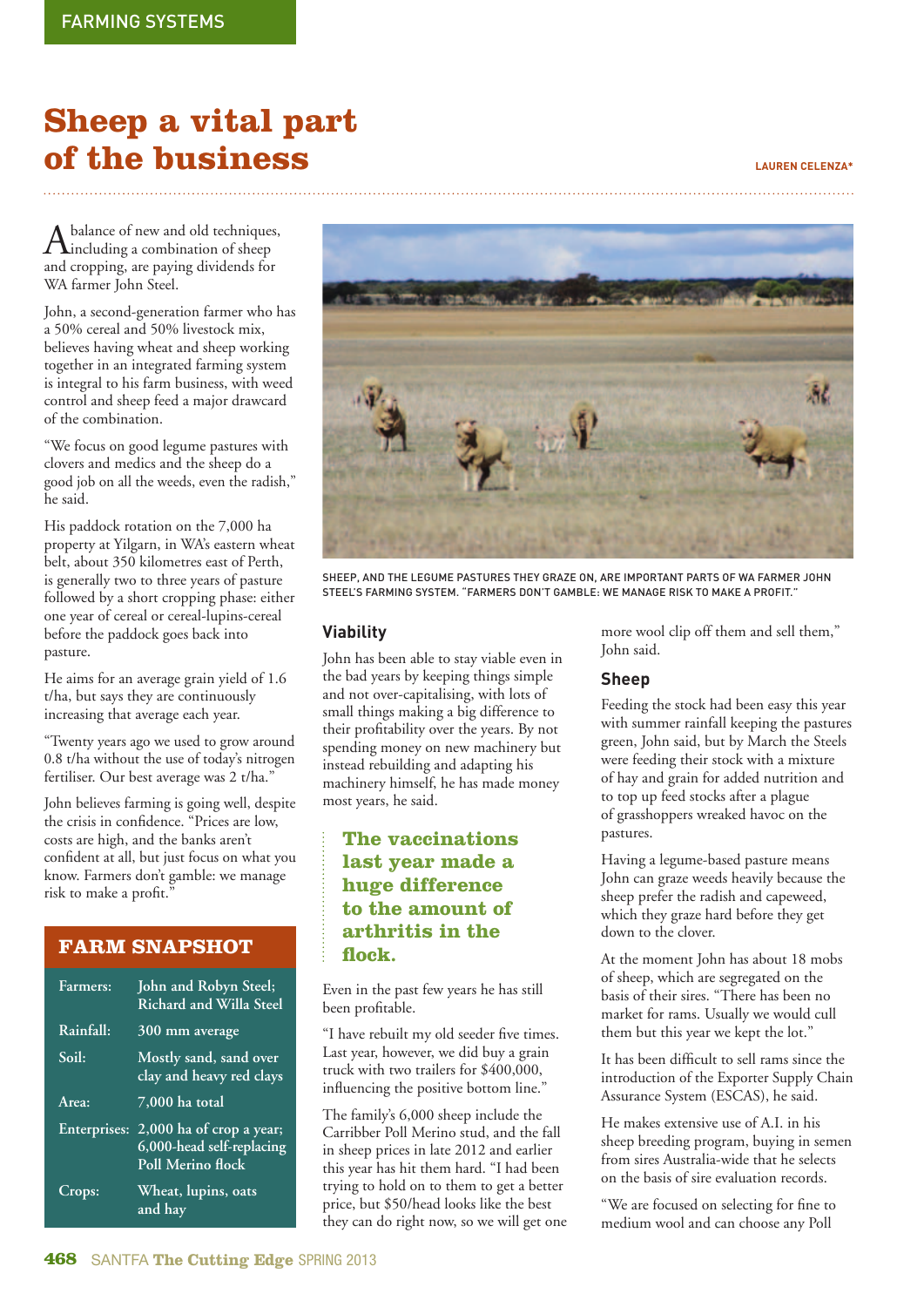

JOHN STEEL WITH THE KNIFE-POINT SEEDER HE HAS RE-BUILT FIVE TIMES. KEEPING THINGS SIMPLE AND NOT OVER-CAPITALISING MEANS HE HAS MADE MONEY MOST YEARS.

Merino from Australia if the genetics are good. They are all tested thoroughly so you know what lambs you are going to get.

"We compare the genetics from the selected sires against our own sires to make sure we are on the right track and ours compare reasonably well to the rest

## **John believes burning stubble and weeds is a waste of a resource.**

of Australia. We put a ram in the National evaluation scheme once and he ranked better than average."

At lamb marking, John vaccinates all his lambs with a six-in-one vaccine plus Aryvac to protect them against *Erysipelothrix* arthritis and the ewes are vaccinated with Aryvac prior to lambing.

"The vaccinations last year made a huge difference to the amount of arthritis in the flock," John said. "I will be trying Tri-Solfen on the lambs this year, which is an anaesthetic for the lamb-marking wounds."



AT SHEARING TIME IT'S ALL HANDS ON DECK FOR THE STEEL FAMILY ON THEIR YILGARN PROPERTY, WHERE SHEEP COMPRISE 50% OF A CLOSELY INTEGRATED FARM BUSINESS.

Carribber Stud's lambs are weaned drenched and vaccinated again at shearing time, in August, which John said saves double-handling the sheep.

#### **Crops and hay**

The Steels crop around 2,000 ha each year, growing wheat, lupins, oats and hay. The hay cutting, raking and bailing